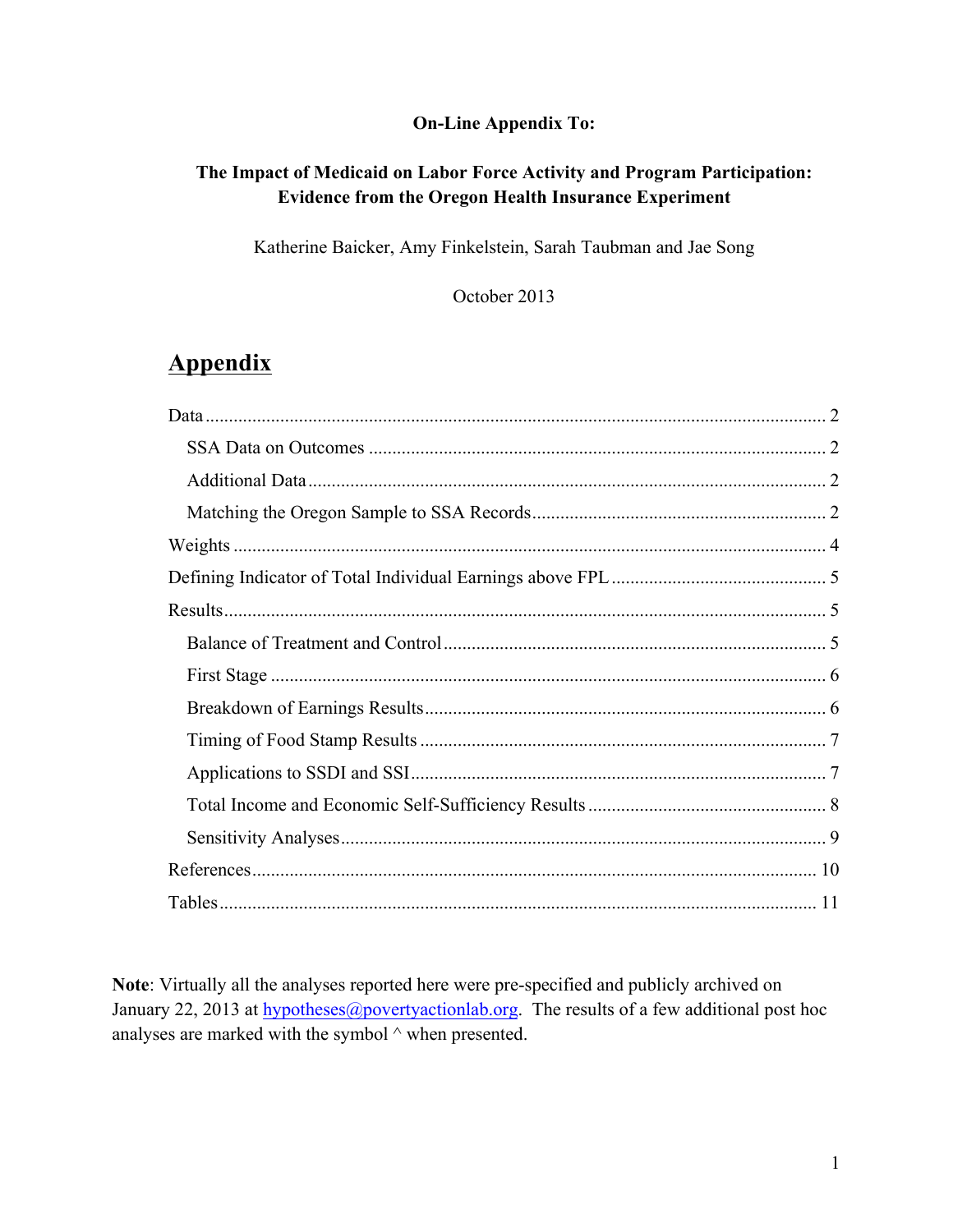### Data

#### **SSA Data on Outcomes**

We use SSA data to measure annual employment, earnings, and benefit receipt primarily from 2007 – 2009 (in some supplemental analyses described below, we explore 2006 data as well). 2007 is prior to the lottery; 2008 is the year the lottery was conducted and 2009 is postlottery for everyone.

Data on annual earnings comes from the Master Earnings File which contains W-2 annual wage information for each job the individual held during the year as well as self employment income from schedule SE. We use this to code up individual annual earnings, and to break out earnings into wage and self-employment earnings. Data on annual SSDI benefits comes from the Master Beneficiary Record which is the master file for the Title II program. Data on annual SSI benefits comes from the Supplemental Security Records file, which is the master file for the title XVI program. These data on earnings and benefit receipt have been used in other recent studies of employment, earnings and benefit receipt (see e.g. Song and Manchester 2007, von Wachter, Song and Manchester 2011).

#### **Additional Data**

We obtained pre-randomization demographic information that the participants provided at the time of lottery sign-up. We use these data to match our study participants to the SSA records (see above) and also to construct nine ''lottery list variables'' that we use to examine treatment and control balance on pre-randomization demographics.<sup>1</sup> We obtained state administrative records on the complete Medicaid enrollment history of lottery list participants from prior to the lottery through the end of 2009. We use these data as our primary measure of the first-stage outcome (i.e., insurance coverage). In addition, we obtained state administrative records on the Food Stamp (SNAP) and TANF benefit history of lottery list participants from prior to the lottery through the end of 2009. We use these records on benefit receipt and amount granted to the household to generate a more complete definition of income and benefits. Additional information on each of these data sources is provided in the appendix of Finkelstein et al (2012).

#### **Matching the Oregon Sample to SSA Records**

We attempted to match the full Oregon Health Insurance Experiment analytic sample (N=74,922) to the Social Security Administration (SSA) records. We used full name and date of

<sup>&</sup>lt;sup>1</sup> The nine "lottery list variables" provided at the time of sign up for the lottery are: age, gender, whether English is the preferred language for receiving materials; whether the individuals signed themselves up for the lottery or were signed up by someone else; whether they provided a phone number on sign-up; whether the individuals gave their address as a PO box; where the address they list is in an MSA; whether they signed up the first day the lottery list was open; and the median household income in the 2000 census from the zip code they gave.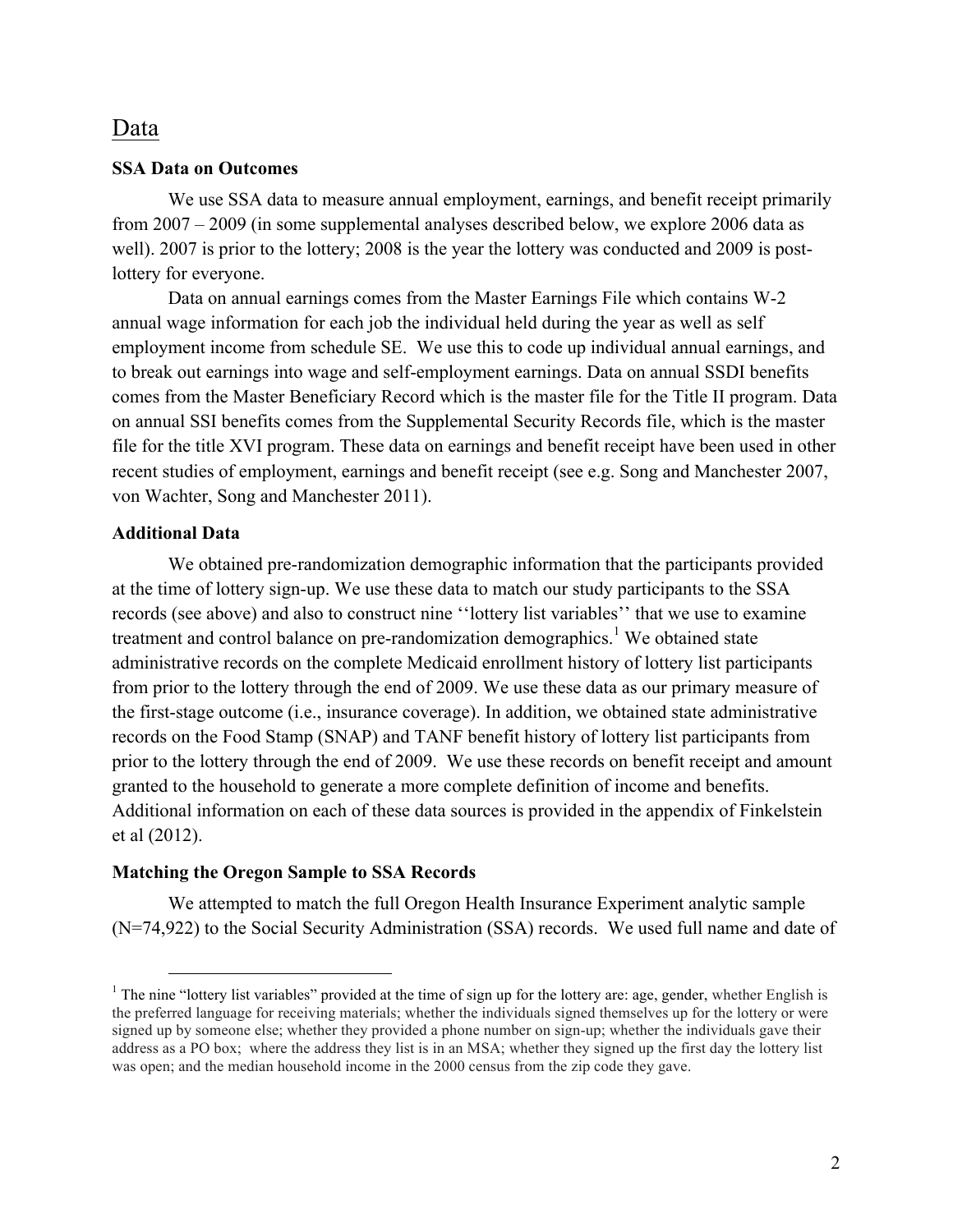birth (provided at time of lottery sign-up) to match them to SSA's masterfile of all SSNs ever issued; in addition to SSN, these data set includes last name, first name, middle initial, date of birth, sex, place of birth and date of death (if any). It is updated to account for new information (such as a name change or a birth date correction). We linked to the data as of the end of 2007 (i.e. right before the lottery). We then used SSN to link individuals to outcomes data on employment, benefits and earnings.

Due to large file sizes, we conducted the match in three steps.

Step 1: We searched for identical matches on first name, last name, and date of birth using SAS. 80.8% of our Oregon Health Insurance Experiment analytic sample (controls) was matched uniquely to a Social Security Number using this method.

Step 2: We then limited the remaining SSA records to ones that were sufficiently similar to one of the remaining unmatched Oregon records using SAS. Two records were considered "sufficiently similar" if they have identical date of birth and  $(1)$  they have similar first names<sup>2</sup> or (2) they have similar last names or (3) their first names and last names are both similar but the orders are reversed. We then probabilistically matched this subset of SSA records to the remaining unmatched Oregon records in Linkplus using first name, last name, and date of birth. We manually reviewed the pairs matched in Linkplus and picked those that we were "almost certain" (as a subjective matter) were true matches (we picked a conservative threshold in this step because most of the unmatched records in this step could still be matched in Step 3). Another 0.6% of the Oregon Health Insurance Experiment analytic sample (controls) was matched this way.

Step 3: We then allowed for the possibility that there could be data entry errors in the date of birth field in either the Oregon reservation list or the SSA records. From SSA records that had not been matched in the previous two steps, we used SAS to extract only the ones that

- 1. Had both a similar first name and a similar last name as one of the remaining unmatched Oregon reservation records or had a similar name with first and last name reversed as one of the remaining unmatched Oregon reservation records ("similar" defined as above) AND
- 2. Had a similar date of birth<sup>3</sup> as that same Oregon reservation record

In Linkplus, we probabilistically matched SSA records that fit these criteria to the remaining unmatched records from the Oregon reservation list on first name, last name, and date of birth. Once again we manually reviewed the pairs matched in Linkplus and identified pairs that we thought were likely to be true matches (using our subjective assessment of 80% or more

<sup>&</sup>lt;sup>2</sup> "Similar" names were defined using the "soundex" algorithm in SAS. The goal of the algorithm is for homophones to be encoded to the same representation so that they can be matched despite minor differences in spelling. For example, the function considers Katherine, Catherine, and Kate the same name.<br><sup>3</sup> "Similar" dates of birth were defined as follows. Two dates of birth, DMY1 and DMY2 (D = day, M = month, Y =

year) were considered "similar" if:  $M1 = M2$ ,  $Y1 = Y2$  (D1 may differ from D2 arbitrarily) OR D1 = D2,  $Y1 = Y2$ (M1 may differ from M2 arbitrarily) OR  $D1 = D2$ ,  $M1 = M2$ , Y1 differs from Y2 by 1 digit or transposition OR D1  $= M2$ ,  $M1 = D2$ ,  $Y1 = Y2$ .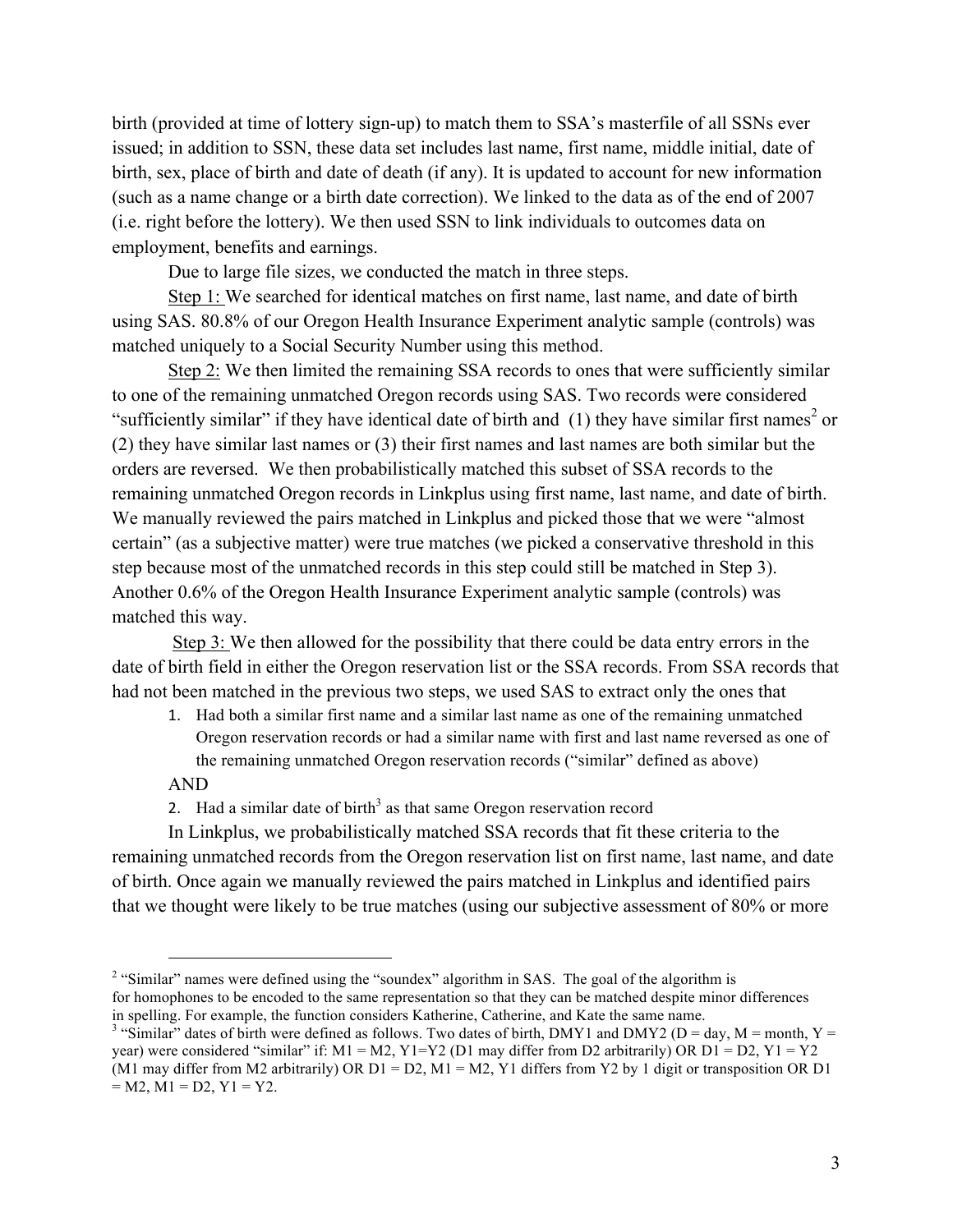likely to be a match as our definitely of "likely true match"). We were able to match another 3.5% of the Oregon analysis sample (controls).

In total, we successfully matched 84.9% of the Oregon Health Insurance Experiment analytic sample (controls) to a unique Social Security Number. We use this matched sample for all the analyses in this paper, including the analyses of TANF and SNAP that do not require SSA data. Our analyses of outcomes in the main text use 2009 data. Table A1 reports the control mean, standard deviation and % positive for each continuous analytic variable; it also reports moments of the distribution control on positive value.

## Weights

In the fall of 2009, the state of Oregon began conducting a new lottery for OHP Standard. For the first draw, the state mailed postcards to those on the original list who were not selected (our controls). Those who returned the postcard were added to the new waiting list and an initial draw was done just from that group. After the drawing, we probabilistically matched (using LinkPlus software) the new waiting list to our study population to identify individuals who were eligible for selection by the state (called "opt-ins") and those who were actually selected (called "selected opt-ins"). As with the original lottery, the draw was done on individuals, but the opportunity to apply for OHP (treatment) was extended to the whole household.

We exclude from our analytic sample individuals selected in this new lottery drawing. We adjust for this using weights constructed on the following principle: within any (even nonrandom) subset of the original sample base, a randomly selected group can be weighted to stand in for the non-selected remainder based on the probability of that random selection without introducing bias. We can thus construct a weight that corrects for the initial new lottery drawing done in the fall of 2009. The weights are designed to insure our analytic sample is balanced on treatment status.

We use inverse probability weights. Individuals in households that did not sign-up for the new lottery are assigned a weight of one. Individuals in households that signed-up for and were selected in the new lottery are assigned a weight of zero (dropped from the analysis). Individuals in households that signed-up for and were not selected in the new lottery are assigned a weight which is the inverse of the probability of remaining unselected conditional on signingup for the new lottery. The selection probabilities varied by the number of household members on the list, so in all cases, we estimated the selection probability separately by strata of "tickets" (number household members on the new waiting list at the time of the drawing).

Table A2 summarizes the distribution of the weights. Since only one selection for the new lottery occurred before the end of 2009, the impact of the new lottery is very minimal for our main analysis on SSA outcomes.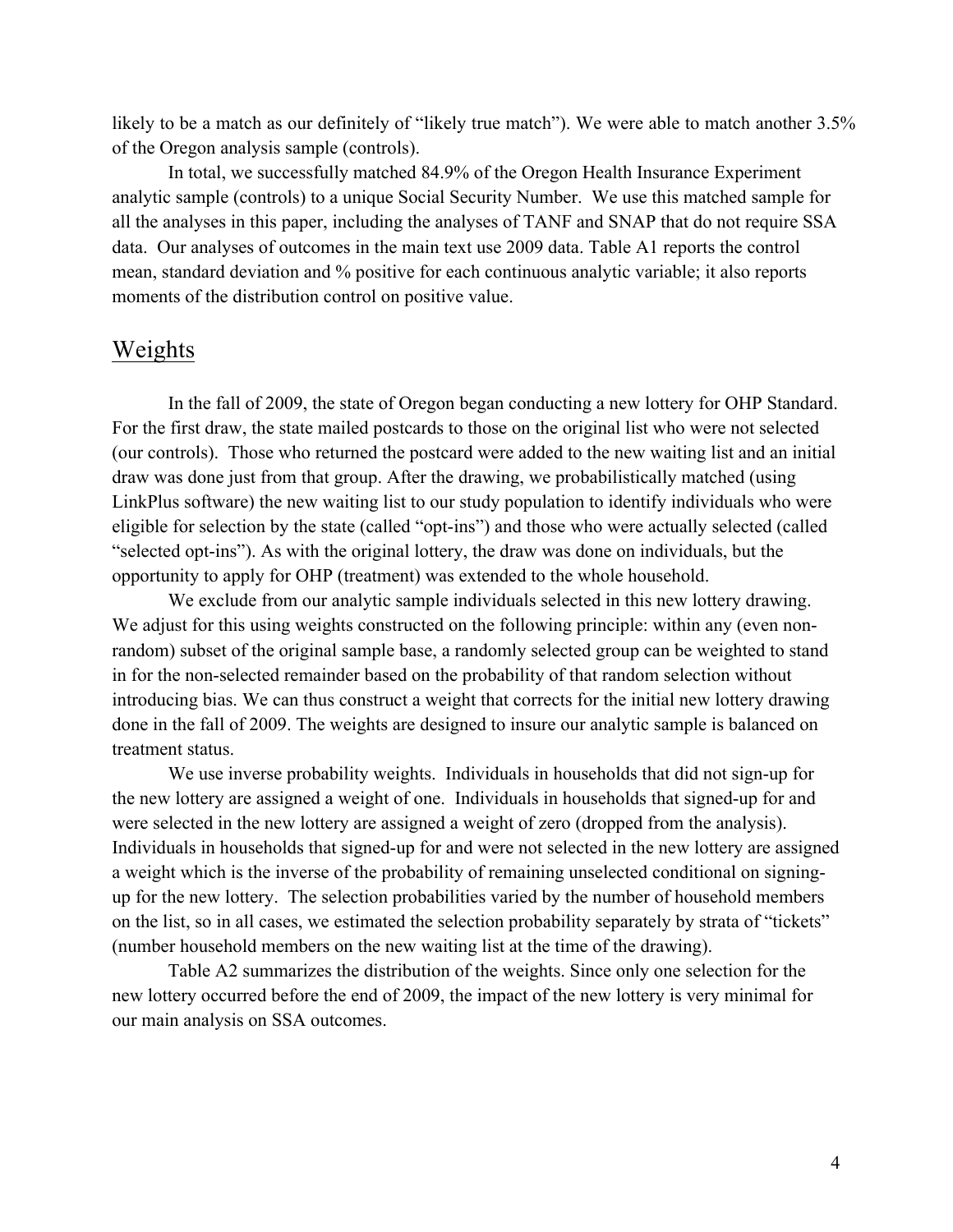# Defining Indicator of Total Individual Earnings above FPL

In our analysis of the effect of insurance on labor force activity in Table 1, we look at an indicator for whether the study participant's total individual earnings (from both wages and selfemployment) are above the Federal Poverty Level (FPL).

Because we do not have a way to identify household members in the SSA records, we use individual earnings. We compare this to a constructed federal poverty level for the individual's household. We take the number of household members on the lottery list, and adjust it based on survey responses about household size.<sup>4</sup> Where there is a single household member on the list, we use an adjusted household size of 2.63; for two household members on the list, we use 3.71 and for three household members on the list, we use 4.25. We calculate the 2009 FPL for households of each size using the published guidelines. For example, the FPL for an adjusted household size of 2.63 is  $$10830 + $3740*(2.63-1) = $16926$ .

This variable is thus measured with several sources of error, and but we still view it as a potentially interesting threshold aimed at capturing if an individual is earning enough to lift the household out of poverty.

### Results

#### **Balance of Treatment and Control**

In previous work (Finkelstein et al. 2012) we discuss the random assignment of treatment and control groups. Here we examine treatment and control differences in the subset of individuals who matched the SSA records. Differences would threaten the validity of our inferences, which relies on the assumption that the treatment and control individuals in our analysis sub-sample are not differentially selected. Reassuringly, our analysis finds no evidence of differential match rates between treatment and control, or differences in pre-randomization characteristics between treatment and control.

Table A3, Panel A, shows that the match rates to the SSA data are balanced between treatments and controls among the Oregon Health Insurance Experiment analytic sample.<sup>5</sup> The table also shows, among the 85% of the sample that matched to the SSA data, various prerandomization demographics and outcomes are balanced between (matched) treatments and (matched) controls. The table reports balance on a large number of individual, pre-randomization

<sup>&</sup>lt;sup>4</sup> We use data from our 12-month mail survey, described in detail in Finkelstein et al. 2012. We use the adjusted household sizes for all individuals in the analysis, not just the subset who responded to the survey.

 $5$  Table A3 shows a total sample that we tried to match to the SSA data of 73,253, which is slightly smaller than the full Oregon Health Insurance Experiment analysis sample that we tried to match to the SSA data (N=74,922). The difference reflects the small fraction of the sample that has a zero weight when analyzing 2009 data (see Table A2 and discussion therein). Match rates for treatment vs. control and characteristics of matched treatments vs. controls are also balanced on the unweighted sample (not shown).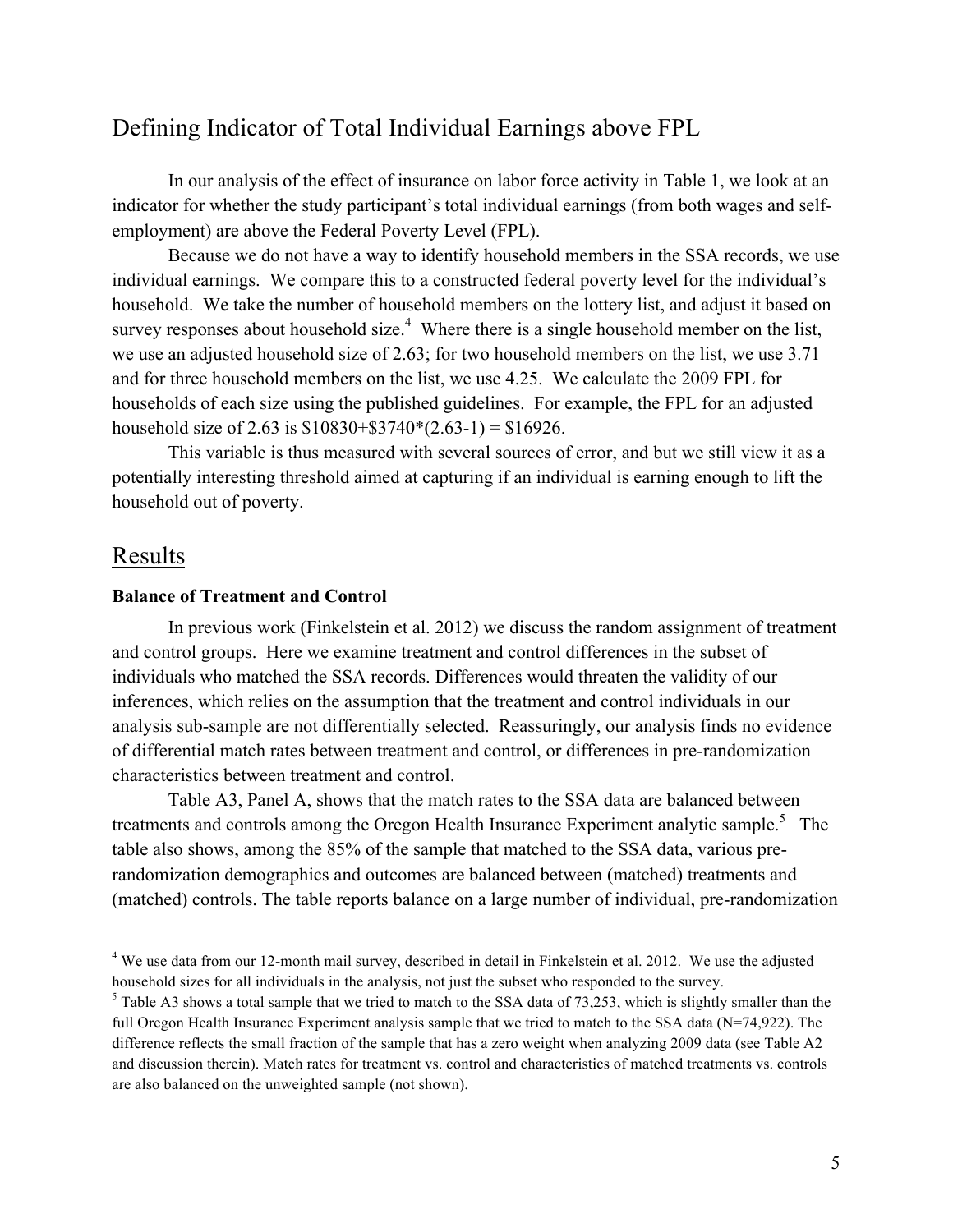covariates. Panel B shows balance on the demographics provided at sign-up on the lottery list. Panel C shows balance in the main outcomes we planned to analyze for 2009, as measured in 2007. We report summary F-statistics and p-values on the treatment-control balance of groups of variables: the lottery list demographics, the pre-randomization (2007) outcomes, and on both sets of variables combined. In all cases, we are unable to reject the null of treatment-control balance.

Although the treatment and control individuals who matched to SSA thus appear balanced on a broad array of pre-randomization characteristics, not surprisingly the set of individuals who match to SSA differ in some systematic ways from those in the analytic sample who did not match. Table A4 shows the results for the controls. Most notably, nearly 30% of unmatched individuals list a language other than English as their preferred language for applications, compared to only about 5% of matched individuals. In addition, unmatched individually are also about a year older and slightly less likely to list a PO Box as an address, to have signed up on the first day, or to have responded to the 12 month mail survey. They are also more likely to live in an MSA and in zip codes with slightly higher median household income.

#### **First Stage**

Table A5 reports our first stage estimates based on equation (3). Our measure of insurance is whether the individual was every on Medicaid from the beginning of the lottery (March 10, 2008) through the end of 2009. The first row reports our first stage estimate of 0.265 (standard error  $= 0.004$ ) for the sample we matched to SSA records, which is the analysis sample in this paper. The F-statistic for this first stage is over 4,500. The second row shows the first stage estimate for the 15 percent of the sample that we did not match to the SSA data. The first stage for that sample is noticeably lower (0.19 (standard error =  $0.009$ )).<sup>6</sup>

#### **Breakdown of Earnings Results**

Table A6 shows additional details of the earnings results shown in the main text (Table 1). The first three rows repeat the results from Table 1. The last two rows break out the analysis of annual earnings (row 2) separately into wage earnings and self employment earnings. Most earnings come from wages. We find no evidence of an impact of Medicaid on either of these components of earnings.

<sup>&</sup>lt;sup>6</sup> As noted above, the un-matched sample disproportionately listed languages other then English at sign-up as their preferred language for applications. It may be that some unmatched individuals are recent immigrants, documented or undocumented. Such individuals would not be matched to SSA records and would be less likely to be eligible for Medicaid. Although only U.S. citizens and a small number of qualified non-citizens can receive Medicaid, there was no screening during the application process to prevent them from signing up for the lottery.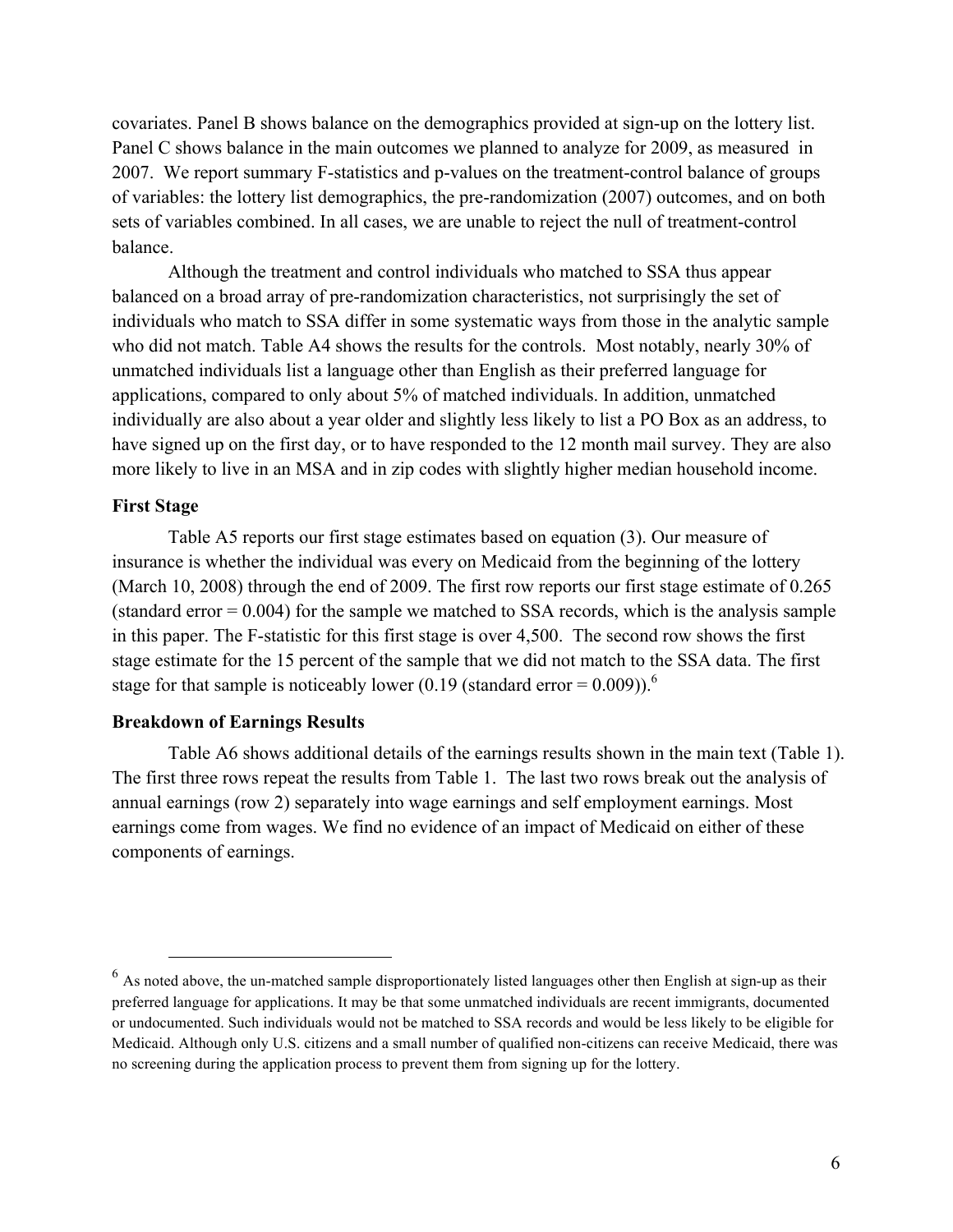#### **Timing of Food Stamp Results**

We (post-hoc) examined the timing of the increase in food stamps receipt with respect to winning the lottery. As an indirect way of probing the extent to which the is the direct effect of winning the lottery (rather than an effect of Medicaid as in the IV interpretation). Any direct effect of winning the lottery on SNAP would likely show up relatively quickly probably within the first three months, $\frac{7}{1}$  but effects that occur with sufficient lags may be more plausibly due to Medicaid coverage.

Table A7 investigates this. Specifically, we analyze the reduced form (ITT) effect of winning the lottery on outcomes defined as "start receiving SNAP" (for the first time since January 2007) over a given 3-month interval relative to one's notification date of winning the lottery.<sup>8</sup> The table shows a statistically significant increase in the probability of starting to receive SNAP during the first 1 to 3 months after winning the lottery, and a similarly sized, statistically significant increase in the probability of starting to receive SNAP during the 4 to 6 months after winning the lottery; this latter effect seems less likely due to a direct effect of winning the lottery than to the effect of Medicaid coverage. The increase in first receipt of SNAP continues in the subsequent 3-month periods out to the end of our study period (13-15 months from winning the lottery) although these effects are not individually statistically significant. Taken together, we view the time pattern as suggestive of there being some "application effect" as well as some of the increase in SNAP not coming from the direct effect of winning the lottery and applying for Medicaid.

#### **Applications to SSDI and SSI**

Our primary analysis of receipt of SSDI and SSI (Table 2 of main text) uses data on benefit receipt, which is recorded retrospectively based on the date the individual became eligible for the program following a successful application. Another way to analyze the impact of Medicaid on SSDI and SSI is to examine how it affects *applications* to these programs and approvals of these applications. Post-hoc we decided to do this as well, using the Social Security Administration's 831 files, which contain application dates for SSDI and SSI, as well as the ultimate disposition of the application (e.g. whether they were approved or not).

 $<sup>7</sup>$  As the Appendix to Finkelstein et al. (2012) details (see especially Table A2 there), applications for Medicaid were</sup> due within about two and a half months of being notified of winning the lottery. If an individual applied for Medicaid in Oregon in person (rather than by mail), case workers are instructed to offer assistance to interested applicants in applying for TANF and SNAP as well (which are handled by the same case workers). Conversations with state officials in Oregon indicate receipt of SNAP benefits is retroactive to the application date, so a boost directly related to winning the lottery and applying for Medicaid would show up within three months.<br><sup>8</sup> There were eight separate lottery drawings, each with their own notification date (for details again see Table A2 of

Finkelstein et al. 2012). For control individuals, we randomly assigned a lottery draw at the household level, stratified on the number of household members on the list, to match the distribution of lottery draws among the treatments so that, by construction, treatment probability is uncorrelated with lottery draw within strata. These notifications dates range from March to September 2008; by contrast, all other analyses in this paper measure outcomes from the start of the lottery (i.e. the first notification date) of March 10 2008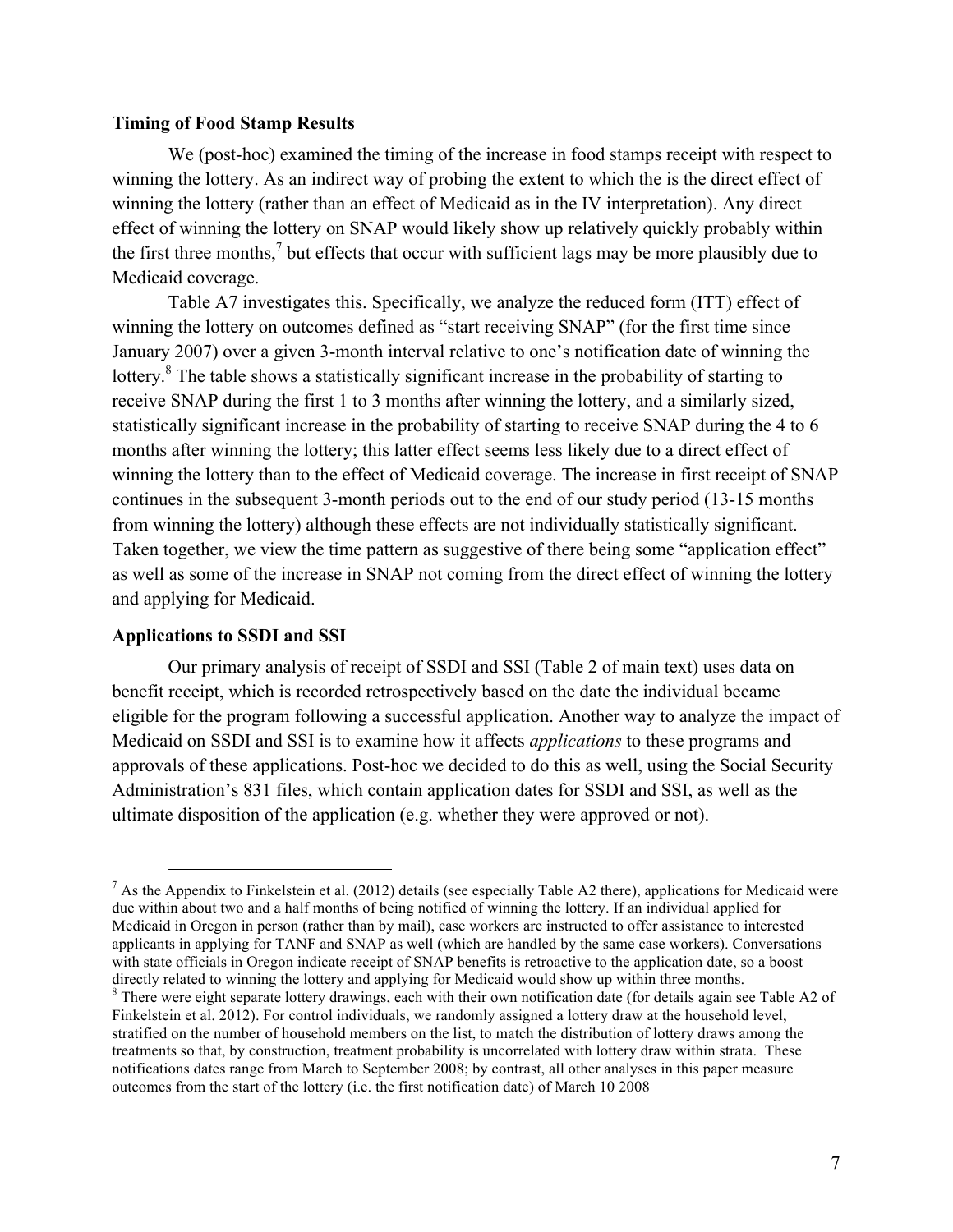Table A8 shows the results of this additional analysis. The first two columns report the results of balance tests on these application and approval outcomes, measured in 2007. Columns 3 and 4 report the analysis of these outcomes in 2009. There is evidence of imbalance on the 2007 (pre-randomization) variables "applied for SSI" and "applied for SSDI"; both indicate that subsequent lottery winners were statistically significantly less likely to have applied for SSI or SSDI in 2007 (on the order of 0.5 percentage points). The analysis of 2009 outcomes (which controls for the 2007 level of the dependent variable), shows that Medicaid coverage is associated with a statistically significant, but economically small increase in the probability of applying for SSDI of about 1.3 percentage points, and a borderline statistically significant increase in approvals for SSDI of about half that magnitude. There is a borderline statistically significant increase the probability of applying for SSI of similar magnitude, although no evidence of an increase in approvals. Combined with the evidence on benefit receipt in Table 2, our overall reading of the evidence is that Medicaid coverage does not have a quantitatively large impact on SSDI or SSI receipt, although there is some suggestive evidence that it may have a statistically significant effect on approved SSDI applications.

#### **Total Income and Economic Self-Sufficiency Results**

Table A9 shows the results of analysis combining data on benefit receipt and earnings to examine total income and "economic self-sufficiency."

Total income is defined as the sum of wage income, self-employment earnings, SSI and SSDI benefits, plus the household amount of TANF benefits. Not surprisingly given the main earnings and benefits results in Tables 1 and 2, we find no statistically significant effect of Medicaid on whether the individual reports "any income" or on average annual income.

Our index of economic self-sufficiency follows the spirit of the one developed by Kling, Liebman, and Katz (Kling, Liebman and Katz 2007) but the underlying measures differ slightly. Our index of economic self-sufficiency is based on 4 measures: (1) employment, (2) earnings, (3) SNAP receipt, and (4) government income. Our measure of employment is an indicator for whether the adult had any wage or self-employment earnings during a specific year. Earnings is the amount of total individual wage or self-employment earnings during the year. SNAP is measured as receiving any SNAP benefit for that year. Government income is the total amount of individual SSI/SSDI income, SNAP benefits, and TANF benefits.

To generate our composite index, we follow Kling et al and average a normalized transformation of each outcome. The normalized transformation is generated by subtracting the mean of the control group and divide by the standard deviation of the control group. For any given outcome Y<sub>k</sub>, the normalized, transformed outcome is therefore:  $Y_k^*=(Y_k-\mu_k)/\sigma_k$  where the mean and standard deviation are based on the control group. The summary index across our four outcomes is  $Y^*=\Sigma_k Y_k^* / K$ . We reverse the sign for adverse measures of economic selfsufficiency (government income and food stamp receipt), so that a higher value of the normalized measure represents a more "beneficial" outcome.

We find that Medicaid decreases our economic self-sufficiency index, defined based on whether the individual was employed, the amount he earned, (the negative of) whether he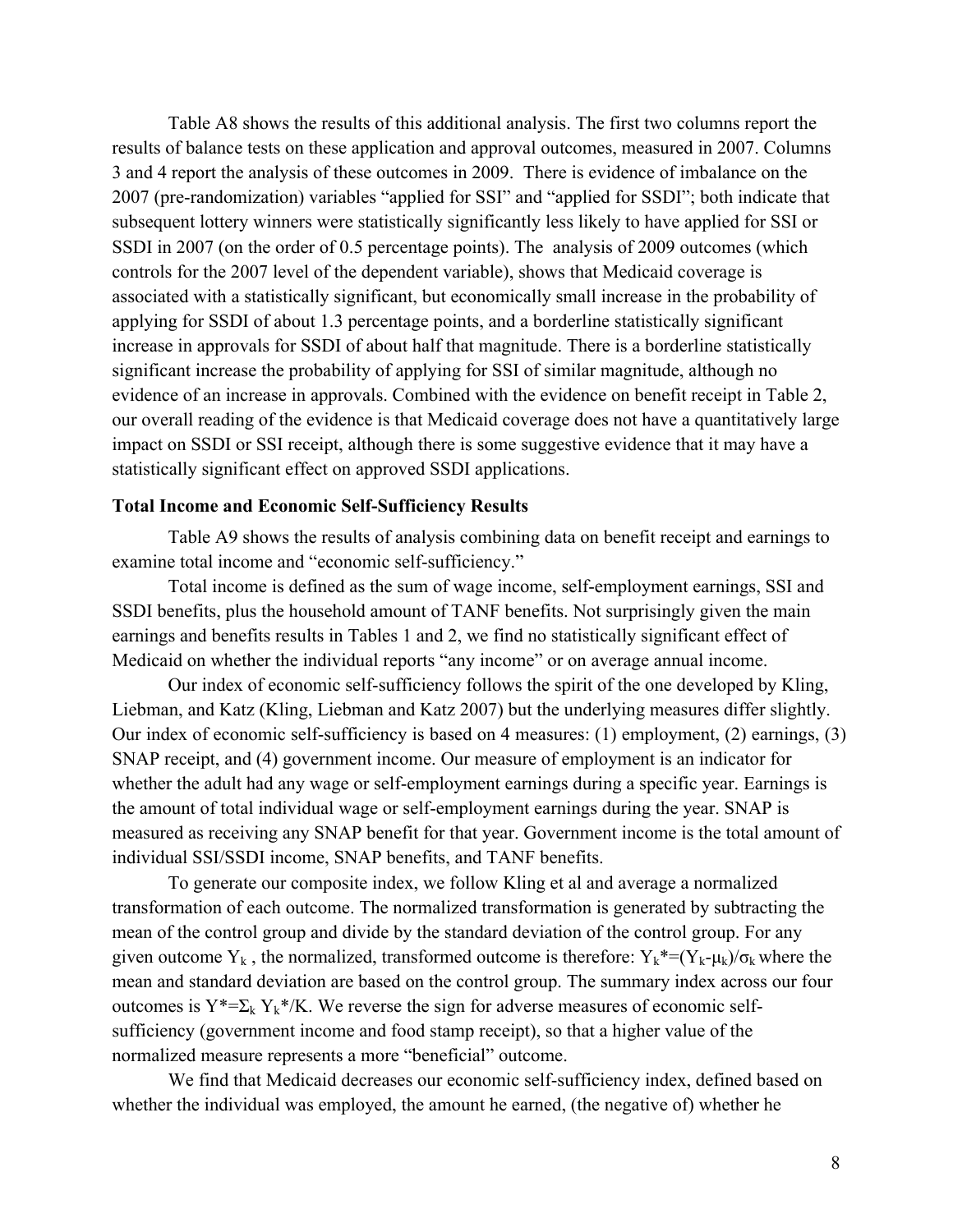received SNAP, and (the negative of) government income (defined as the sum of SSI, SSDI, SNAP and TANF benefits). Row 3 indicates that Medicaid decreases this measure of economic self-sufficiency by 0.08 standard deviations (standard error  $= 0.02$ ). Given our results in Table 1 and Table 2, we investigated the extent to which this decline in our measure of economic selfsufficiency was driven by the role of SNAP in the formula. In the last row of Table A9, we exclude SNAP from the economic-self sufficiency index (both receipt of SNAP and its contribution to government income). The results indicate that the decline in economic selfsufficiency is entirely driven by the increase in SNAP.

#### **Sensitivity Analyses**

Tables A10 and A11 show results for various sensitivity analyses for our main analyses on employment and earnings (Table 1) and benefit receipt (Table 2). We consider sensitivity to the time period of analysis and to the choice of covariates. The results are quite similar across all alternative specifications.

Our main analyses use outcome variables from 2009 calendar year because 2009 is the only full post-treatment year for which we can isolate the effect of insurance on finance outcomes. Since the first lottery selection happened in March 10, 2008, it is possible that the 2008 income and benefit amount for some individuals selected in the earlier rounds were affected by the lottery. We therefore repeat our main analyses using 2008 calendar year outcome variables; we also repeat the analysis with the outcome variables defined over the combined 2008-2009 period.

Our main analyses also controls for the 2007 (pre-randomization) version of the dependent variable from 2007. We decided to include the 2007 measure of the dependent variable based on analysis (in the control sample) of the partial R-squared as a measure of the the predictive power of lagged dependent variables on our outcome variables (see Table A12). <sup>9</sup> We repeat our main analyses without controlling for pre-randomization version of the outcomes for robustness check. In addition, we repeat our main analyses including as controls not only the pre-randomization version of the outcome but also the nine pre-randomization "lottery list" variables included in Table A3 (Panel B).

<sup>&</sup>lt;sup>9</sup> Our investigations indicated that further including 2006 data did not substantially further improve the partial Rsquared (not shown).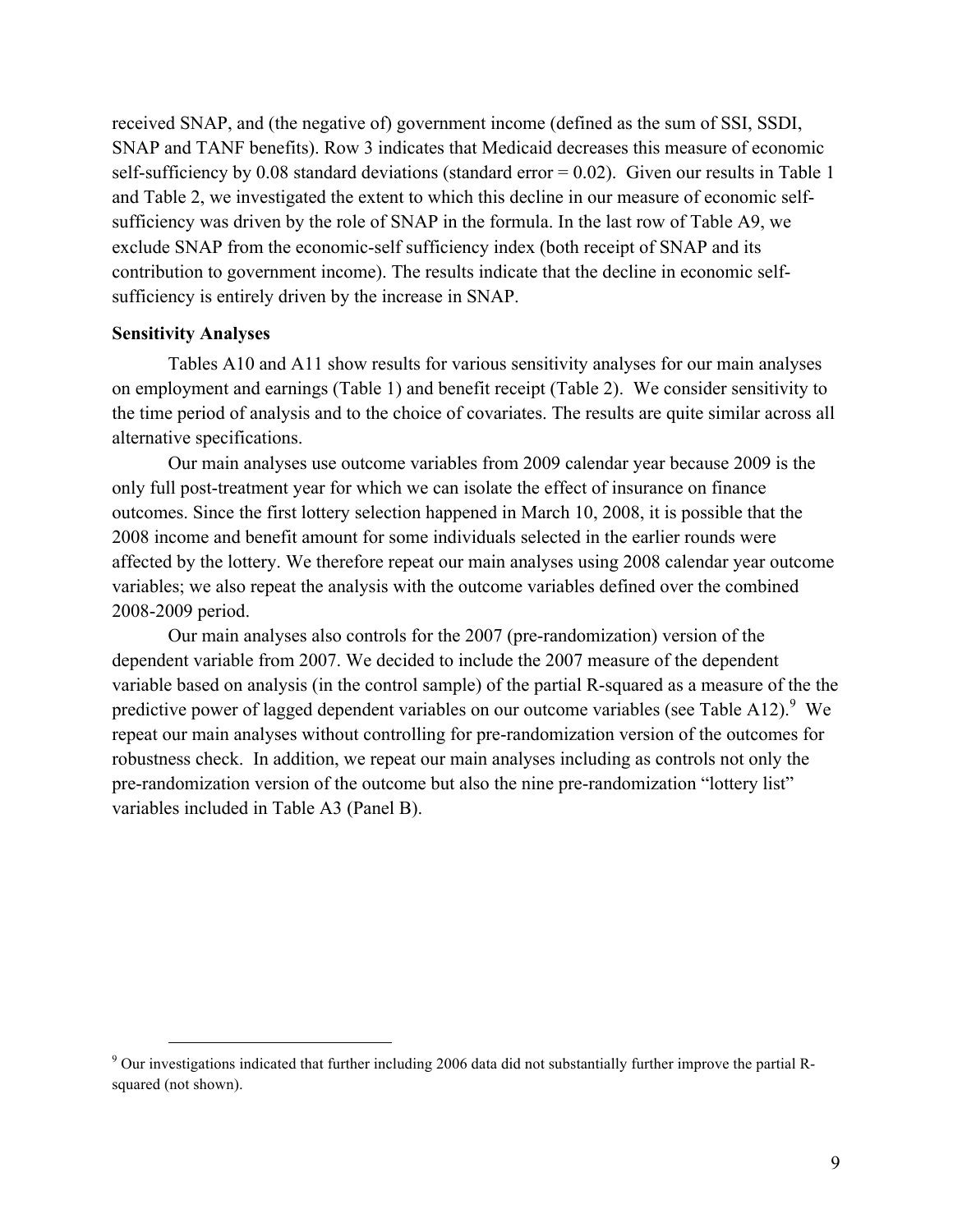# References

- Angrist, J. D., G. W. Imbens & D. B. Rubin (1996) Identification of Causal Effects Using Instrumental Variables. *Journal of the American Statistical Association,* 91**,** 444-455.
- Finkelstein, A., S. Taubman, B. Wright, M. Bernstein, J. Gruber, J. P. Newhouse, H. Allen, K. Baicker & O. H. S. Group (2012) The Oregon Health Insurance Experiment: Evidence from the First Year. *The Quarterly Journal of Economics,* 127**,** 1057-1106.
- Imbens, G. W. & J. D. Angrist (1994) Identification and Estimation of Local Average Treatment Effects. *Econometrica,* 62**,** 467-475.
- Kling, J. R., J. B. Liebman & L. F. Katz (2007) Experimental Analysis of Neighborhood Effects *Econometrica,* 75**,** 83-119.
- Song, J. & J. Manchester (2007) New Evidence on Earnings and Benefit Claims Following Changes in the Retirement Earnings Test in 2000 *Journal of Public Economics,* 91**,** 669- 700.
- von Wachter, T., J. Song & J. Manchester (2011) Trends in Employment and Earning of Allowed and Rejected Applicants to the Social Security Disability Insurance Program. *American Economic Review,* 101**,** 3308-29.